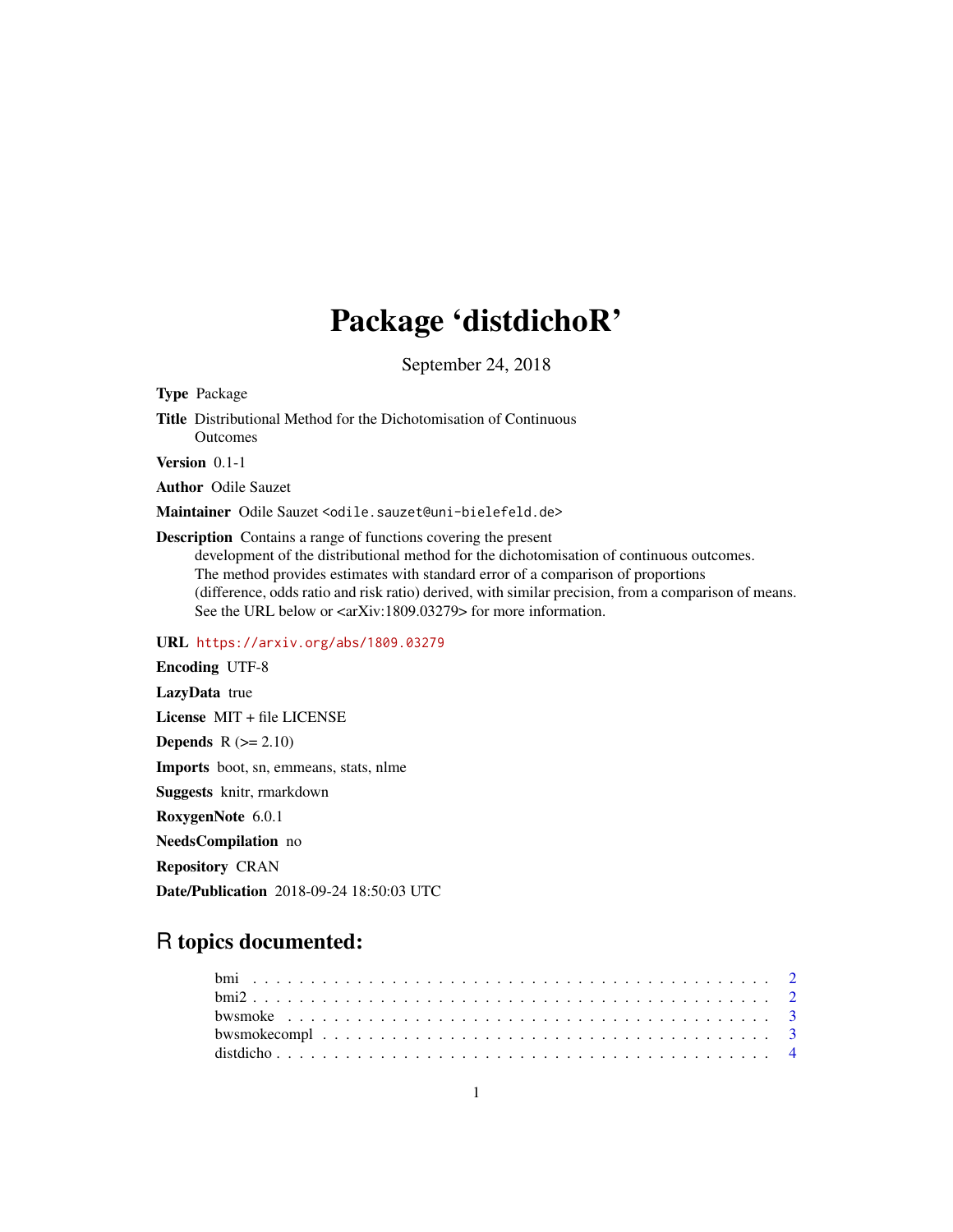<span id="page-1-0"></span>

| - 15 |  |
|------|--|
|      |  |
|      |  |
|      |  |
|      |  |
|      |  |

bmi *BMI of 1,781 mothers*

#### Description

A dataset containing the Body Mass Index (BMI) of mothers at the beginning of their pregnancy and a variable showing if it is the first pregnancy (parity=0) or a subsequent (parity>0).

## Usage

bmi

### Format

A data frame with 1781 rows and 4 variables:

bmi Body Mass Index (15.04-45.18)

inv\_bmi inverse Body Mass Index (0.022-0.066)

parity parity of the mother (primi, multi)

 $group\_par$   $0 = primipari$ ,  $1 = multipari$ 

bmi2 *BMI of 1,560 mothers*

#### Description

A dataset containing the Body Mass Index (BMI) of employed and unemployed mothers.

#### Usage

bmi2

#### Format

A data frame with 1560 rows and 4 variables:

bmi Body Mass Index (15.04-45.18) inv\_bmi inverse Body Mass Index (0.022-0.066) employ employment status (unemployed, employed)  $group\_emp 1 = employed, 2 = unemployed$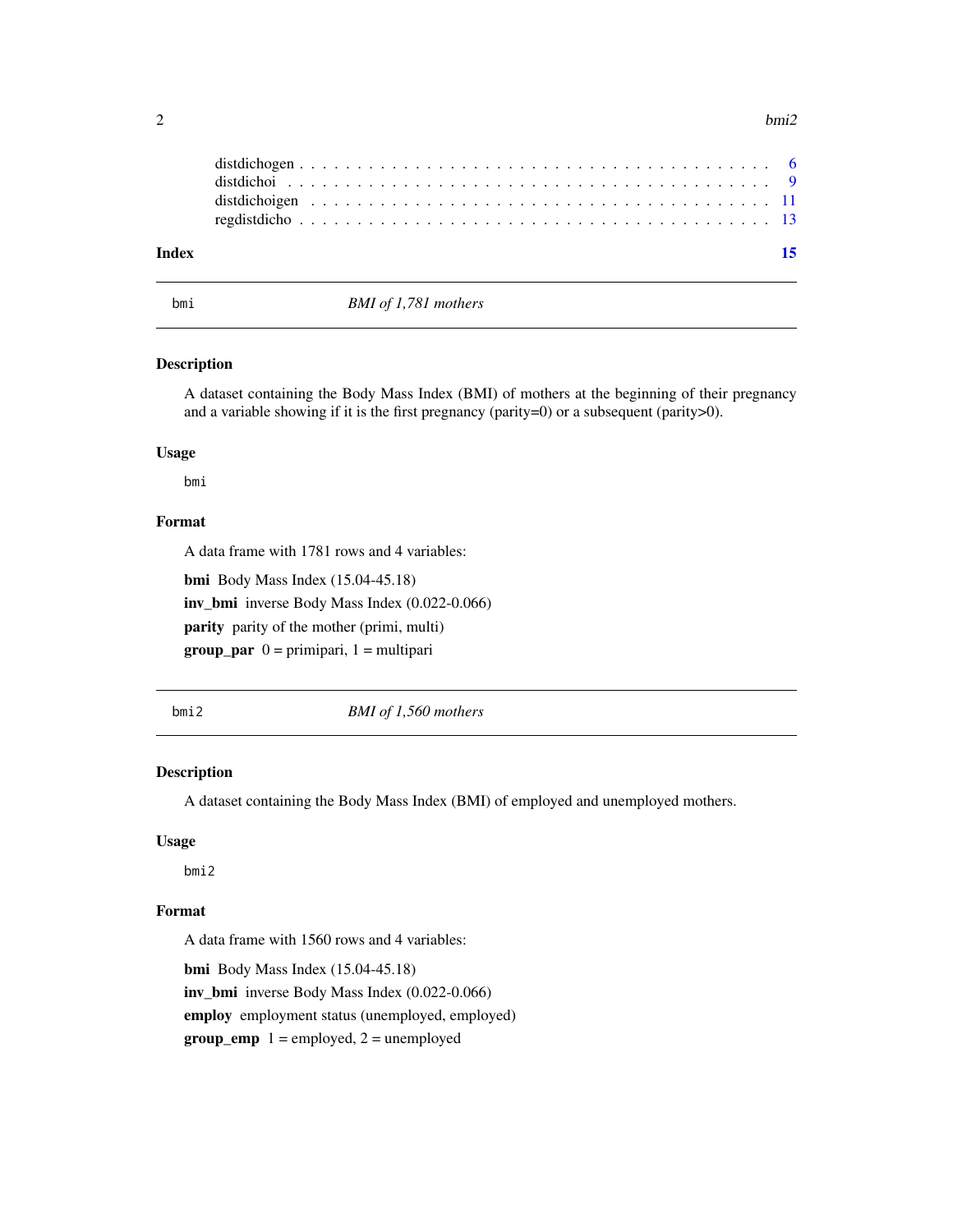<span id="page-2-0"></span>

#### Description

A dataset containing the smoking status of the mother during their pregnancy, the gestational age and the birth weight of their babies.

#### Usage

bwsmoke

#### Format

A data frame with 1458 rows and 3 variables:

birthwt birth weight in gram (1780-4870)S

smoke smoking status of the mother (smoker, non-smoker)

gest gestational age (37-44.43)

bwsmokecompl *Apgar score of 1755 babies*

#### Description

A dataset containing the apgar score after 5 minutes, the condition of the babies, the birthweight of the babies, the gestational age and the smoking status of the mothers

#### Usage

bwsmokecompl

#### Format

A data frame with 1755 rows and 7 variables:

apgar5 Apgar score after 5 minutes

babycon Condition of the baby

birthwt Birthweight of the babies

gest gestational age

smoke smoking status of the mother (0 non-smoker, 1 smoker)

apgar\_10 10 minus apgar5, so the apgarscore can be seen as gamma distributed

smoke2 Allowing the smoking status to have three characteristics (0 non-smoker, 1 smoker, 2 no information)

momid ID-number of the mother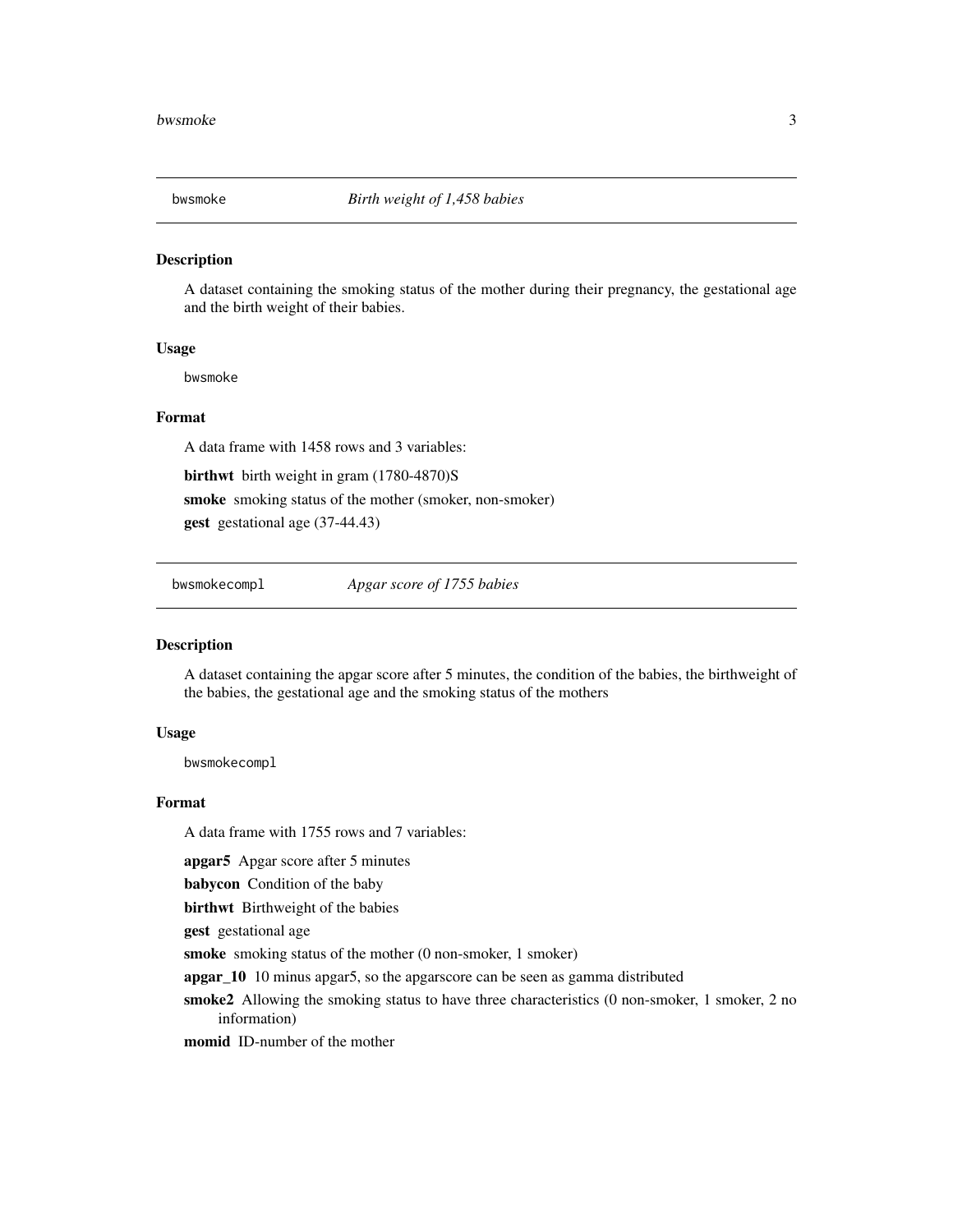<span id="page-3-1"></span><span id="page-3-0"></span>

#### Description

The distributional method for dichotomising normal data allowing for assumptions of unequal variances (based on Sauzet et al. 2014 and Peacock et al. 2012).

#### Usage

```
distdicho(x, ...)
## Default S3 method:
distdicho(x, y, cp = 0, tail = c("lower", "upper"),R = 1, correction = FALSE, unequal = FALSE, conf.level = 0.95,
 bootci = FALSE, nrep = 2000, ...
```
## S3 method for class 'formula' distdicho(formula, data, exposed, ...)

#### Arguments

| x          | A numeric vector of data values.                                                                                                                                                                |
|------------|-------------------------------------------------------------------------------------------------------------------------------------------------------------------------------------------------|
| $\ddots$   | Further arguments to be passed to or from methods.                                                                                                                                              |
| У          | A numeric vector of data values.                                                                                                                                                                |
| cр         | A numeric value specifying the cut point under which the distributional propor-<br>tions are computed.                                                                                          |
| tail       | A character string specifying the tail of the distribution in which the proportions<br>are computed. Must be either 'lower' (default) or 'upper'.                                               |
| R          | A numeric value indicating the true ratio of variances $(R = Var(x)/Var(y))$ . A<br>value of 0 specifies that the true ratio of variances is unknown.                                           |
| correction | A logical indicating whether to use a correction factor for large effect sizes<br>$(>0.7)$ (valid for difference in proportions only).                                                          |
| unequal    | A logical variable indicating if a correction for an unknown variance ratio should<br>be used if no assumption can be made about the variance ratio.                                            |
| conf.level | Confidence level of the interval.                                                                                                                                                               |
| bootci     | A logical variable indicating whether bootstrap bias-corrected confidence inter-<br>vals are calculated instead of distributional ones.                                                         |
| nrep       | A numeric value specifying the number of bootstrap replications (nrep must be<br>higher than the number of observations).                                                                       |
| formula    | A formula of the form $\ln s \sim$ rhs where $\ln s$ is a numeric variable giving the data<br>values and rhs a factor with two levels giving the corresponding exposed and<br>unexposed groups. |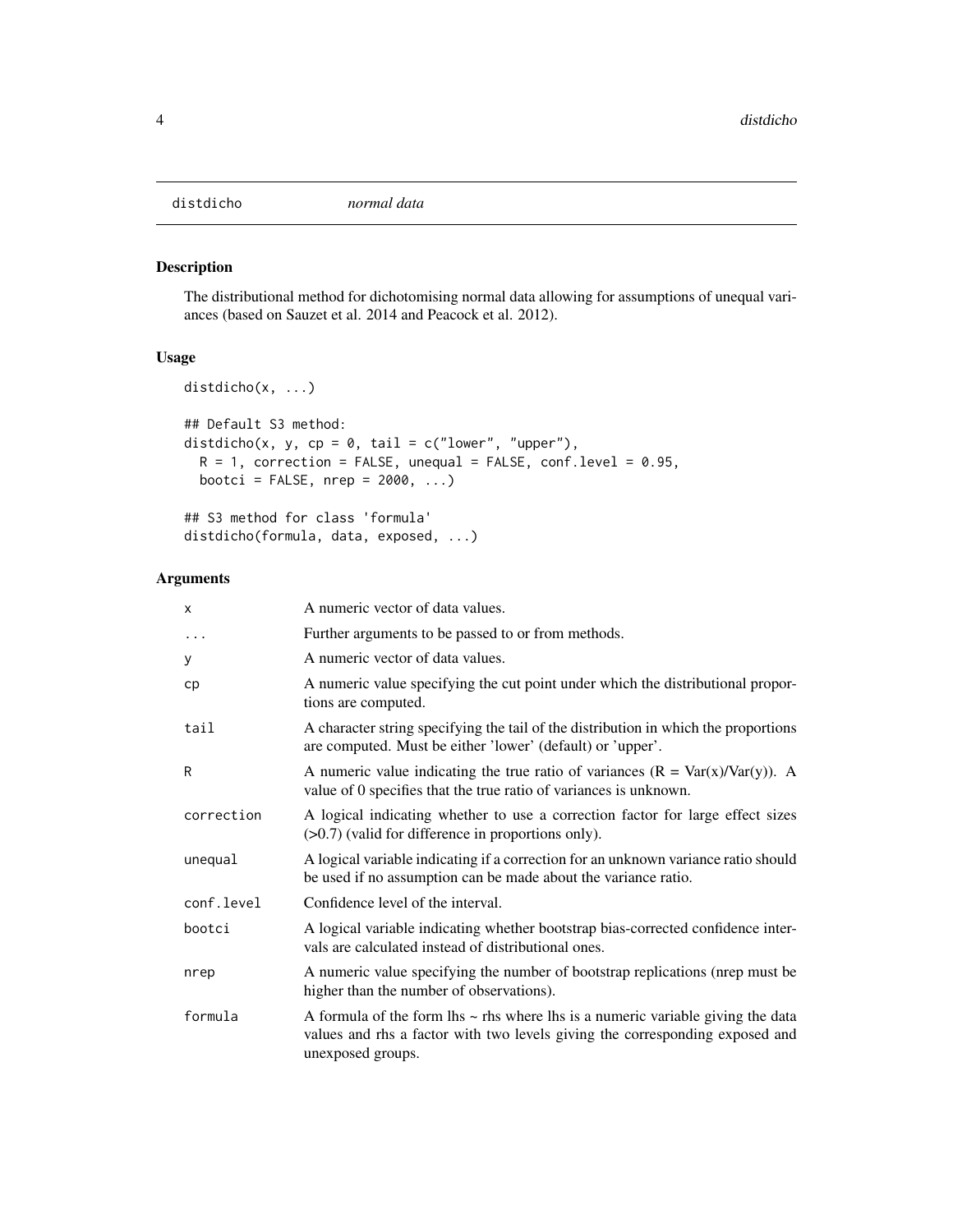#### <span id="page-4-0"></span>distdicho 5

| data    | An optional matrix or data frame containing the variables, in the formula. By |
|---------|-------------------------------------------------------------------------------|
|         | default, the variables are taken from environment (formula).                  |
| exposed | A character string specifying the grouping value of the exposed group.        |

#### Details

distdicho first returns the results of a two-group unpaired t-test (allowing for unequal variances in the unequal variances cases). Followed by the distributional estimates and their standard errors (see Sauzet et al. 2014 and Peacock et al. 2012) for a difference in proportions, risk ratio and odds ratio. It also provides the distributional confidence intervals for the statistics estimated (this assumes an asymptotic normal distribution of estimates and might not be valid for small sample sizes (see Sauzet et al. 2014 for details)). Estimates are calculated using either assumption of equal variances in both groups (default  $R = 1$ ) or assumption of unequal variance ratio (R != 1 & R !=0 for known variance ratio and  $R=0$  for correction for unknown variance ratio). The data can either be given as two variables, which provide the outcome in each group or specified as a formula of the form lhs ~ rhs where lhs is a numeric variable giving the data values and rhs a factor with two levels giving the corresponding exposed and unexposed groups. In all cases, it is assumed that there are only two groups.

#### Value

A list with class 'distdicho' containing the following components:

| data.name | The names of the data.                                                                               |
|-----------|------------------------------------------------------------------------------------------------------|
| arguments | A list with the specified arguments.                                                                 |
| parameter | The mean, standard error and number of observations for both groups.                                 |
| prop      | The estimated proportions below / above the cut point for both groups.                               |
|           | dist. estimates The difference in proportions, risk ratio and odds ratio of the groups.              |
| se        | The estimated standard error of the difference in proportions, the risk ratio and<br>the odds ratio. |
| ci        | The confidence intervals of the difference in proportions, the risk ratio and the<br>odds ratio.     |
| method    | A character string indicating the used method.                                                       |
| ttest     | A list containing the results of a t-test.                                                           |

#### References

Peacock J.L., Sauzet O., Ewings S.M., Kerry S.M. Dichotomising continuous data while retaining statistical power using a distributional approach. Statist. Med; 2012;26:3089-3103. Sauzet, O., Peacock, J. L. Estimating dichotomised outcomes in two groups with unequal variances: a distributional approach. Statist. Med; 2014 33 4547-4559 ;DOI: 10.1002/sim.6255. Peacock, J.L., Bland, J.M., Anderson, H.R.: Preterm delivery: effects of socioeconomic factors, psychological stress, smoking, alcohol, and caffeine. BMJ 311(7004), 531-535 (1995).

#### See Also

[distdichoi](#page-8-1), [distdichogen](#page-5-1), [distdichoigen](#page-10-1), [regdistdicho](#page-12-1)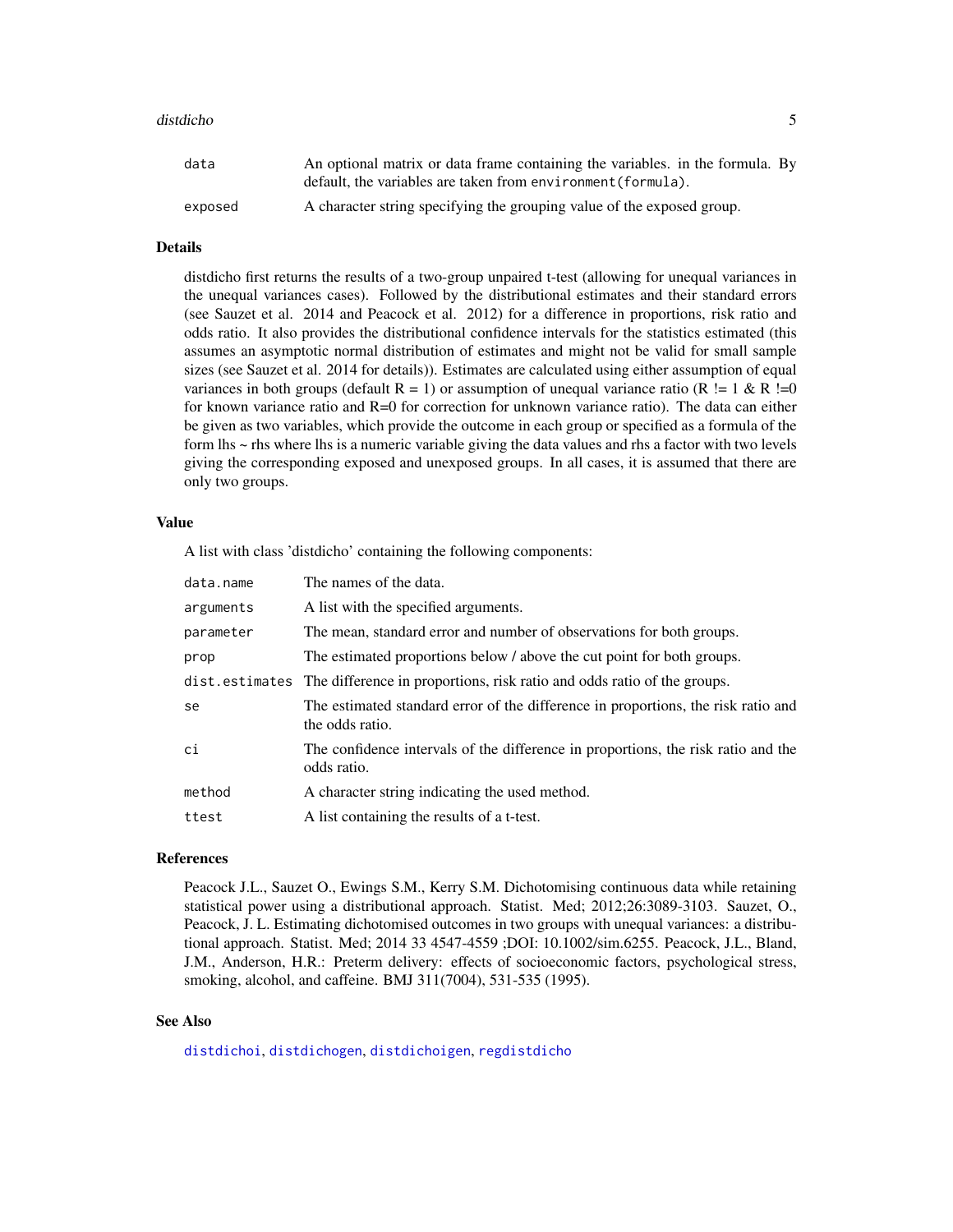#### <span id="page-5-0"></span>Examples

```
## Proportions of low birth weight babies among smoking and non-smoking mothers
## (data from Peacock et al. 1995). Returns distributional estimates, standard
## errors and distributional confidence intervals for differences in proportions,
## RR and OR of babies having a birth weight under 2500g (low birth weight)
## for group smoker (mother smokes) over the odds of LBW in group non-smoker
## (mother doesn't smoke)
# Formula interface
distdicho(birthwt \sim smoke, cp = 2500, data = bwsmoke, exposed = 'smoker')
# Data stored in two vectors
bw smoker <- bwsmoke$birthwt[bwsmoke$smoke == 'smoker']
bw_nonsmoker <- bwsmoke$birthwt[bwsmoke$smoke == 'non-smoker']
distdicho(x = bw_{smoker}, y = bw_{nonsmoker}, cp = 2500)
```

```
## Inverse Body Mass Index (transformation required to have a normal outcome)
## and parity (data from Peacock et al. 1995). Returns distributional estimates,
## standard errors and distributional confidence intervals for differences in
## proportions, RR and OR of obese mothers (BMI of >30 kg/m^2) for multiparas
## (group_par=1) over the odds of obesity in group primiparity (group_par=0).
distdicho(inv_bmi ~ group_par, cp = 0.033, data = bmi, exposed = '1')
```

```
## Inverse Body Mass Index (BMI) and employment. Returns distributional estimates,
## standard errors and distributional confidence intervals for differences in
## proportions, RR and OR with correction for unknown variance ratio of obese
## mothers (BMI of >30 kg/m^2) for group_emp = 2 (mother unemployed) over
## the odds of obesity in group_emp = 1 (mother employed)
distdicho(inv_bmi ~ group_emp, cp = 0.033, R = 0, data = bmi2, exposed = '2')
```

```
## Inverse Body Mass Index (BMI) and employment. Returns distributional estimates,
## standard errors and distributional confidence intervals for differences in
## proportions, RR and OR computed under the hypothesis that the ratio of variances
## is equal to 1.3 of obese mothers (BMI of >30 kg/m^2) for group_emp = 2
## (mother unemployed) over the odds of obesity in group_emp = 1 (mother employed)
distdicho(inv_bmi ~ group_emp, cp = 0.033, R = 1.3, data = bmi2, exposed = '2')
```
<span id="page-5-1"></span>distdichogen *normal, skew-normal or gamma distributed data*

#### Description

distdichogen first returns the results of a two-group unpaired t-test. Followed by the distributional estimates and their standard errors (see Sauzet et al. 2014 and Peacock et al. 2012) for a difference in proportions, risk ratio and odds ratio. It also provides the distributional confidence intervals for the statistics estimated. distdicho\_gen takes normal (dist = 'normal'), skew normal (dist =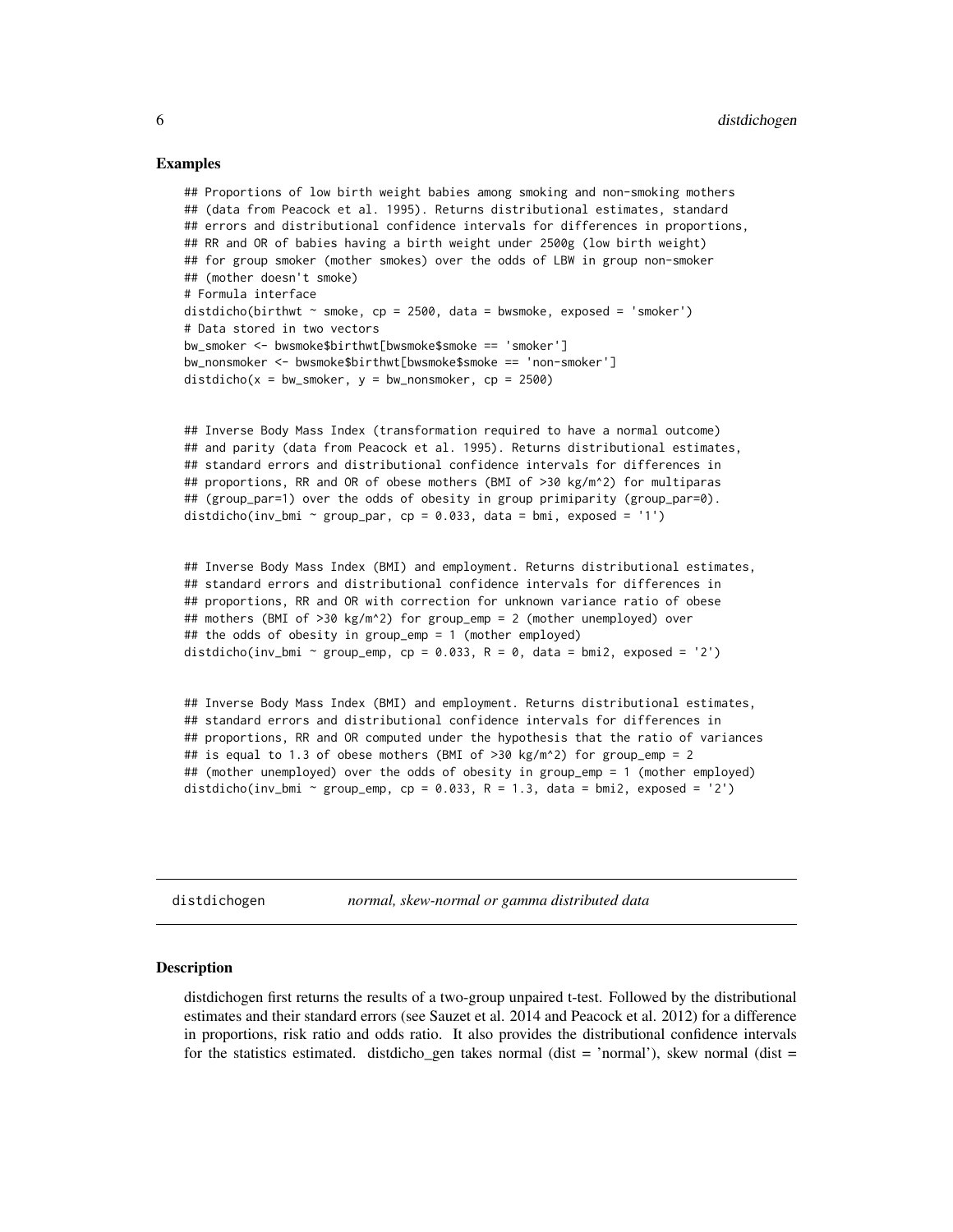#### distdichogen 7

'sk\_normal') and gamma (dist = 'gamma') distributed data. The data can either be given as two variables, which provide the outcome in each group or specified as a formula of the form lhs ~ rhs where lhs is a numeric variable giving the data values and rhs a factor with two levels giving the corresponding exposed and unexposed groups. In all cases, it is assumed that there are only two groups.

#### Usage

```
distdichogen(x, ...)
## Default S3 method:
distdichogen(x, y, cp = 0, tail = c("lower", "upper"),conf. level = 0.95, dist = c("normal", "sk-normal", "gamma",bootci = FALSE, nrep = 2000, ...
```

```
## S3 method for class 'formula'
distdichogen(formula, data, exposed, ...)
```
#### Arguments

| X          | A numeric vector of data values.                                                                                                                                                          |
|------------|-------------------------------------------------------------------------------------------------------------------------------------------------------------------------------------------|
| $\cdots$   | Further arguments to be passed to or from methods.                                                                                                                                        |
| У          | A numeric vector of data values.                                                                                                                                                          |
| cp         | A numeric value specifying the cut point under which the distributional propor-<br>tions are computed.                                                                                    |
| tail       | A character string specifying the tail of the distribution in which the proportions<br>are computed. Must be either 'lower' (default) or 'upper'.                                         |
| conf.level | Confidence level of the interval.                                                                                                                                                         |
| dist       | A character string specifying the distribution of the data. Must be either 'normal'<br>(default), 'sk_normal or 'gamma'.                                                                  |
| bootci     | A logical variable indicating whether bootstrap bias-corrected confidence inter-<br>vals are calculated instead of distributional ones.                                                   |
| nrep       | A numeric value, specifies the number of bootstrap replications (nrep must be<br>higher than the number of observations).                                                                 |
| formula    | A formula of the form lhs $\sim$ rhs where lhs is a numeric variable giving the data<br>values and rhs a factor with two levels giving the corresponding exposed and<br>unexposed groups. |
| data       | An optional matrix or data frame containing the variables in the formula. By<br>default, the variables are taken from environment (formula).                                              |
| exposed    | A character string specifying the grouping value of the exposed group.                                                                                                                    |

#### Value

A list with class 'distdicho' containing the following components:

data.name The names of the data.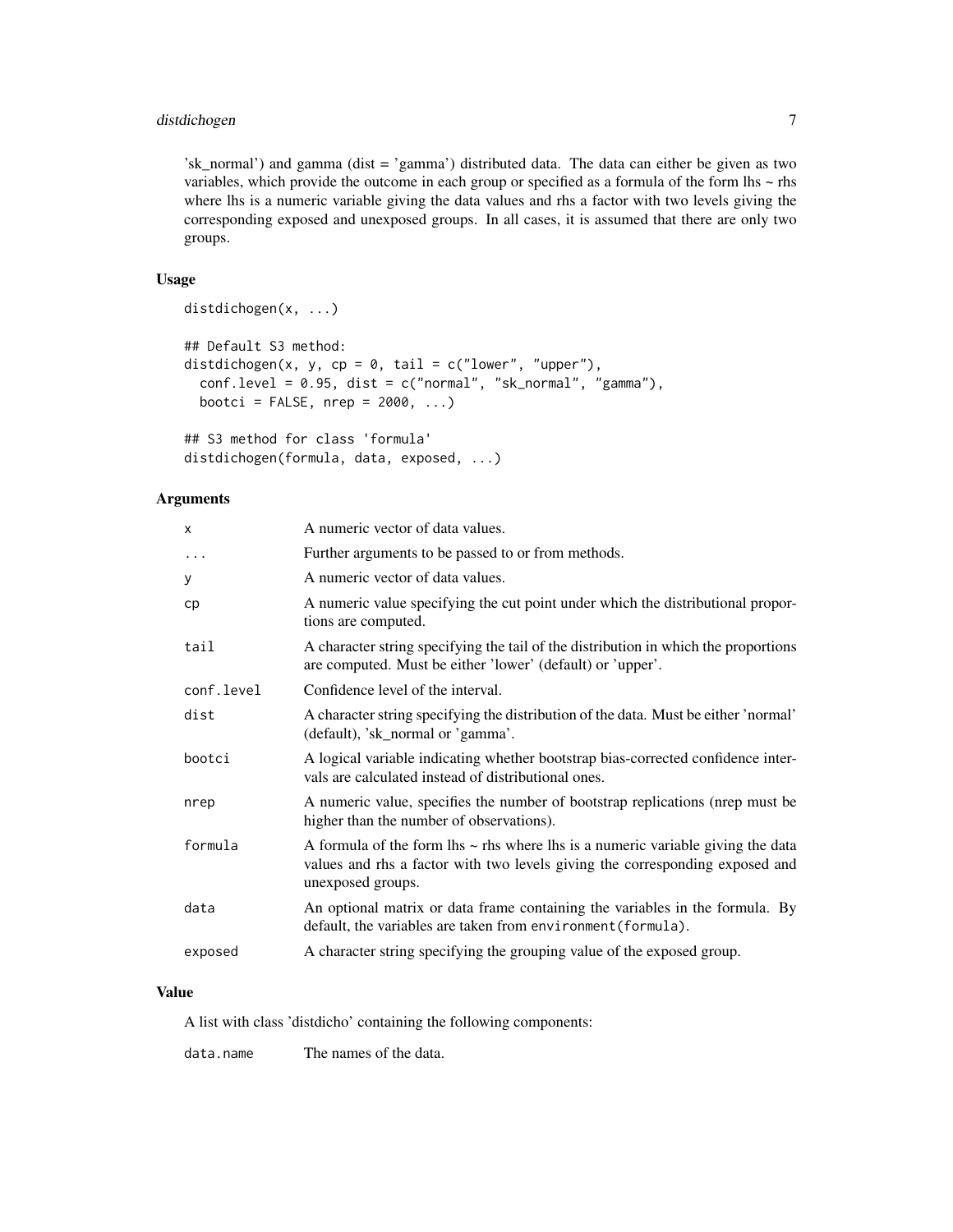<span id="page-7-0"></span>

| arguments | A list with the specified arguments.                                                                 |
|-----------|------------------------------------------------------------------------------------------------------|
| parameter | The mean, standard error and number of observations for both groups.                                 |
| prop      | The estimated proportions below / above the cut point for both groups.                               |
|           | dist. estimates The difference in proportions, risk ratio and odds ratio of the groups.              |
| se        | The estimated standard error of the difference in proportions, the risk ratio and<br>the odds ratio. |
| сi        | The confidence intervals of the difference in proportions, the risk ratio and the<br>odds ratio.     |
| method    | A character string indicating the used method.                                                       |
| ttest     | A list containing the results of a t-test.                                                           |

#### References

Peacock J.L., Sauzet O., Ewings S.M., Kerry S.M. Dichotomising continuous data while retaining statistical power using a distributional approach. Statist. Med; 2012; 26:3089-3103. Sauzet, O., Peacock, J. L. Estimating dichotomised outcomes in two groups with unequal variances: a distributional approach. Statist. Med; 2014 33 4547-4559 ;DOI: 10.1002/sim.6255. Sauzet, O., Ofuya, M., Peacock, J. L. Dichotomisation using a distributional approach when the outcome is skewed BMC Medical Research Methodology 2015, 15:40; doi:10.1186/s12874-015-0028-8. Peacock, J.L., Bland, J.M., Anderson, H.R.: Preterm delivery: effects of socioeconomic factors, psychological stress, smoking, alcohol, and caffeine. BMJ 311(7004), 531-535 (1995).

#### See Also

[distdicho](#page-3-1), [distdichoi](#page-8-1), [distdichoigen](#page-10-1), [regdistdicho](#page-12-1)

#### Examples

```
## Proportions of low birth weight babies among smoking and non-smoking mothers
## (data from Peacock et al. 1995). Returns distributional estimates, standard
## errors and distributional confidence intervals for differences in proportions,
## RR and OR of babies having a birth weight under 2500g (low birth weight)
## for group smoker (mother smokes) over the odds of LBW in group non-smoker
## (mother doesn't smoke)
# Formula interface
distdichogen(birthwt \sim smoke, cp = 2500, data = bwsmoke, exposed = 'smoker',
             dist = 'sk_normal')
# Data stored in two vectors
bw_smoker <- bwsmoke$birthwt[bwsmoke$smoke == 'smoker']
bw_nonsmoker <- bwsmoke$birthwt[bwsmoke$smoke == 'non-smoker']
distdichogen(x = bw_5moker, y = bw_7nonsmoker,
             cp = 2500, tail = 'lower', dist = 'sk\_normal')
```

```
## Body Mass Index (BMI) and parity. Returns distributional estimates, standard
## errors and distributional confidence intervals for difference in proportions,
## RR and OR of obese mothers (BMI of >30kg/m^2) for group_par=1 (multiparity)
## over the odds of obesity in group_par=0 (primiparity)
distdichogen(bmi \sim group_par, cp = 30, data = bmi, exposed = '1',
```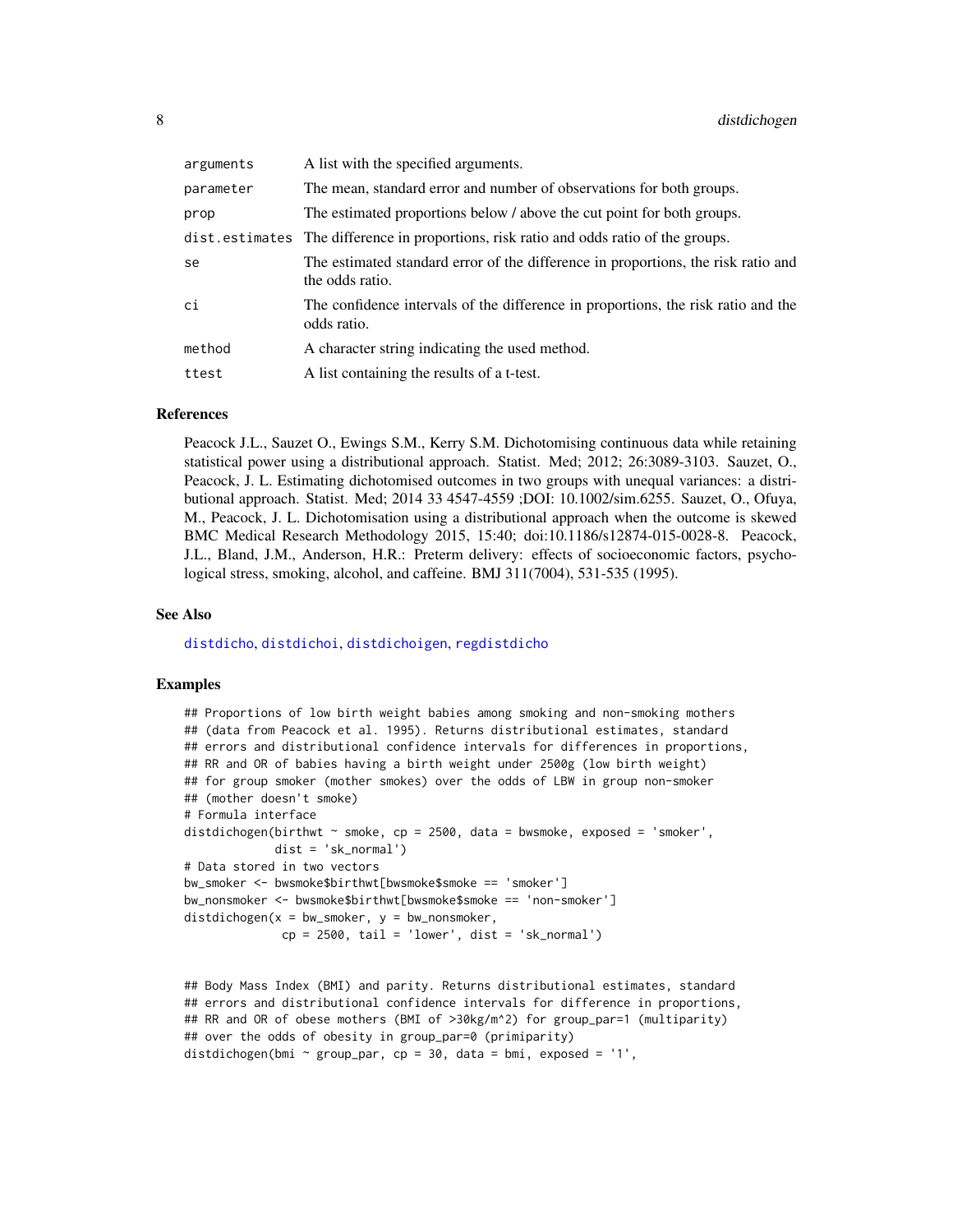```
tail = 'upper', dist = 'sk_normal')
```
<span id="page-8-1"></span>distdichoi *nomal data (immdediate form, allowing unequal variances)*

### Description

Immediate form of the distributional method for dichotomising normal data allowing for assumptions of unequal variances (based on Sauzet et al. 2014 and Peacock et al. 2012).

#### Usage

```
distdichoi(n1, m1, s1, n2, m2, s2, cp = 0, tail = c("lower", "upper"),R = 1, conf.level = 0.95)
```
#### Arguments

| n1             | A number specifying the number of observations in the exposed group.                                                                                          |
|----------------|---------------------------------------------------------------------------------------------------------------------------------------------------------------|
| m1             | A number specifying the mean of the exposed group.                                                                                                            |
| s1             | A number specifying the standard deviation of the exposed group.                                                                                              |
| n2             | A number specifying the number of observations in the unexposed (reference)<br>group                                                                          |
| m <sub>2</sub> | A number specifying the mean of the unexposed (reference) group.                                                                                              |
| s <sub>2</sub> | A number specifying the standard deviation of the unexposed (reference) group.                                                                                |
| cp             | A numeric value specifying the cut point under or over which the distributional<br>proportions are computed.                                                  |
| tail           | A character string specifying the tail of the distribution in which the proportions<br>are computed. Must be either 'lower' (default) or 'upper'.             |
| R              | A numeric value indicating the true ratio of variances $(R = Var(group)/Var(group2)$ .<br>A value of 0 specifies that the true ratio of variances is unknown. |
| conf.level     | Confidence level of the interval.                                                                                                                             |
|                |                                                                                                                                                               |

#### Details

distdichoi takes no data, but the number of observations as well as the mean and standard deviations of both groups. It first returns the results of a two-group unpaired t-test (allowing for unequal variances in the unequal variance cases). Followed by the distributional estimates and their standard errors (see Sauzet et al. 2014 and Peacock et al. 2012) for a difference in proportions, risk ratio and odds ratio. It also provides the distributional confidence intervals for the statistics estimated (this assumes an asymptotic normal distribution of estimates and might not be valid for small sample sizes (see Sauzet et al. 2014 for details)). Estimates are calculated using either assumption of equal variances in both groups (default  $R = 1$ ) or assumption of unequal variance ratio  $(R \le 1 \& R \le 0)$ for known variance ratio and R=0 for correction for unknown variance ratio).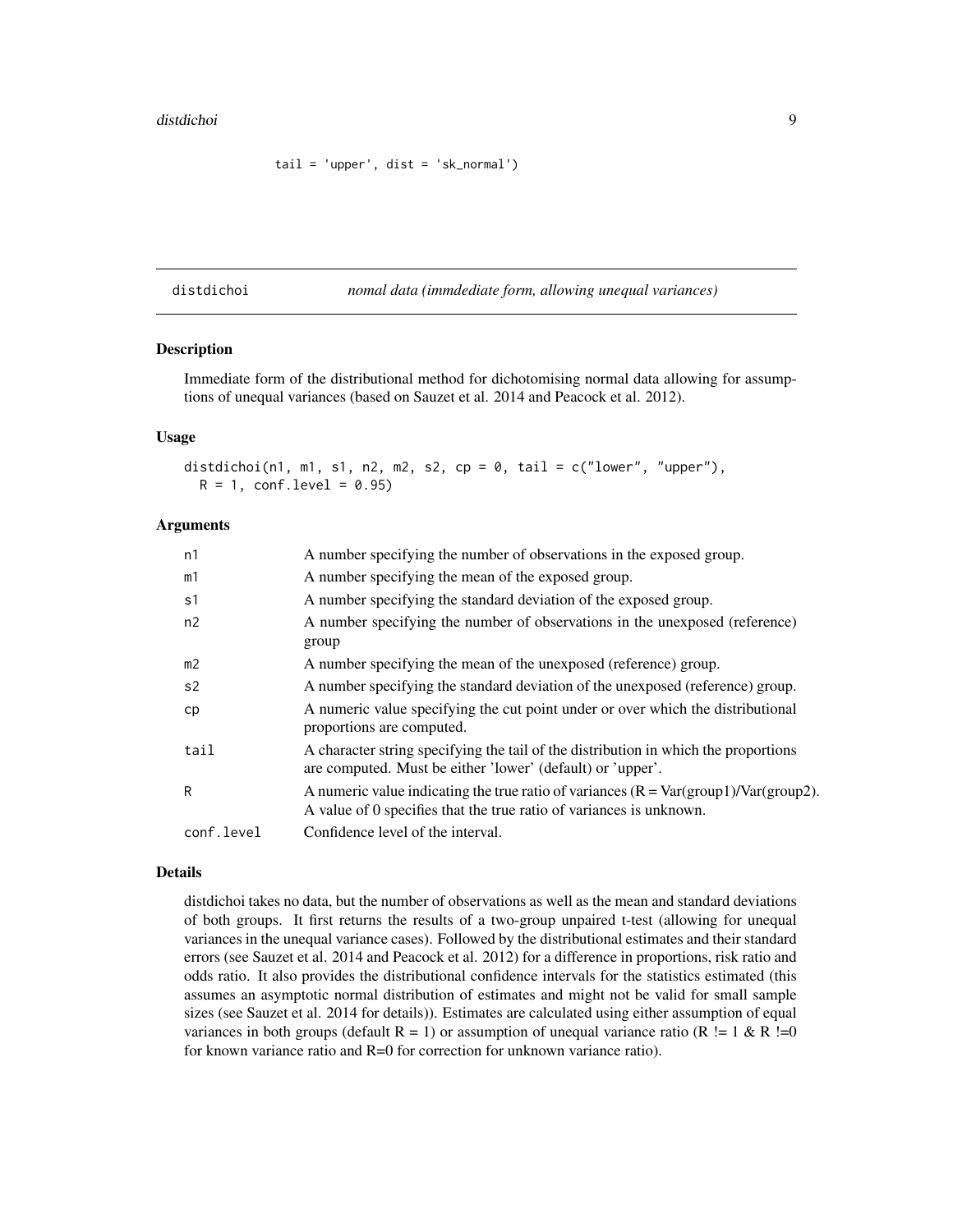#### <span id="page-9-0"></span>Value

A list with class 'distdicho' containing the following components:

| data.name | The names of the data.                                                                               |
|-----------|------------------------------------------------------------------------------------------------------|
| arguments | A list with the specified arguments.                                                                 |
| parameter | The mean, standard error and number of observations for both groups.                                 |
| prop      | The estimated proportions below / above the cut point for both groups.                               |
|           | dist. estimates The difference in proportions, risk ratio and odds ratio of the groups.              |
| se        | The estimated standard error of the difference in proportions, the risk ratio and<br>the odds ratio. |
| сi        | The confidence intervals of the difference in proportions, the risk ratio and the<br>odds ratio.     |
| method    | A character string indicating the used method.                                                       |
| ttest     | A list containing the results of a t-test.                                                           |

#### References

Peacock J.L., Sauzet O., Ewings S.M., Kerry S.M. Dichotomising continuous data while retaining statistical power using a distributional approach. Statist. Med; 2012;26:3089-3103. Sauzet, O., Peacock, J. L. Estimating dichotomised outcomes in two groups with unequal variances: a distributional approach. Statist. Med; 2014 33 4547-4559 ;DOI: 10.1002/sim.6255. Peacock, J.L., Bland, J.M., Anderson, H.R.: Preterm delivery: effects of socioeconomic factors, psychological stress, smoking, alcohol, and caffeine. BMJ 311(7004), 531-535 (1995).

#### See Also

[distdicho](#page-3-1), [distdichogen](#page-5-1), [distdichoigen](#page-10-1), [regdistdicho](#page-12-1)

#### Examples

```
# Immediate form of distdicho
distdichoi(n1 = 494, m1 = 3267.4, s1 = 441.3,
          n2 = 983, m2 = 3452, s2 = 435.9,
          cp = 2500, tail = 'upper')
```

```
## Proportions of low birth weight babies among smoking and non-smoking mothers
## (data from Peacock et al. 1995). Returns distributional estimates, standard
## errors and distributional confidence intervals for differences in proportions,
## RR and OR of babies having a birth weight under 2500g (low birth weight LBW)
## for group smoker (mother smokes) over the odds of LBW in group non-smoker
## (mother doesn't smoke)
# distdicho and distdichoi are returning the same results
bw_smoker <- bwsmoke$birthwt[bwsmoke$smoke == 'smoker']
bw_nonsmoker <- bwsmoke$birthwt[bwsmoke$smoke == 'non-smoker']
distdicho(x = bw_smoker, y = bw_nonsmoker, cp = 2500)
distdichoi(n1 = length(bw_smoker[!is.na(bw_smoker)]),
          m1 = mean(bw_smoker, na.rm = TRUE),
          s1 = sd(bw\_smoker, na.rm = TRUE),
```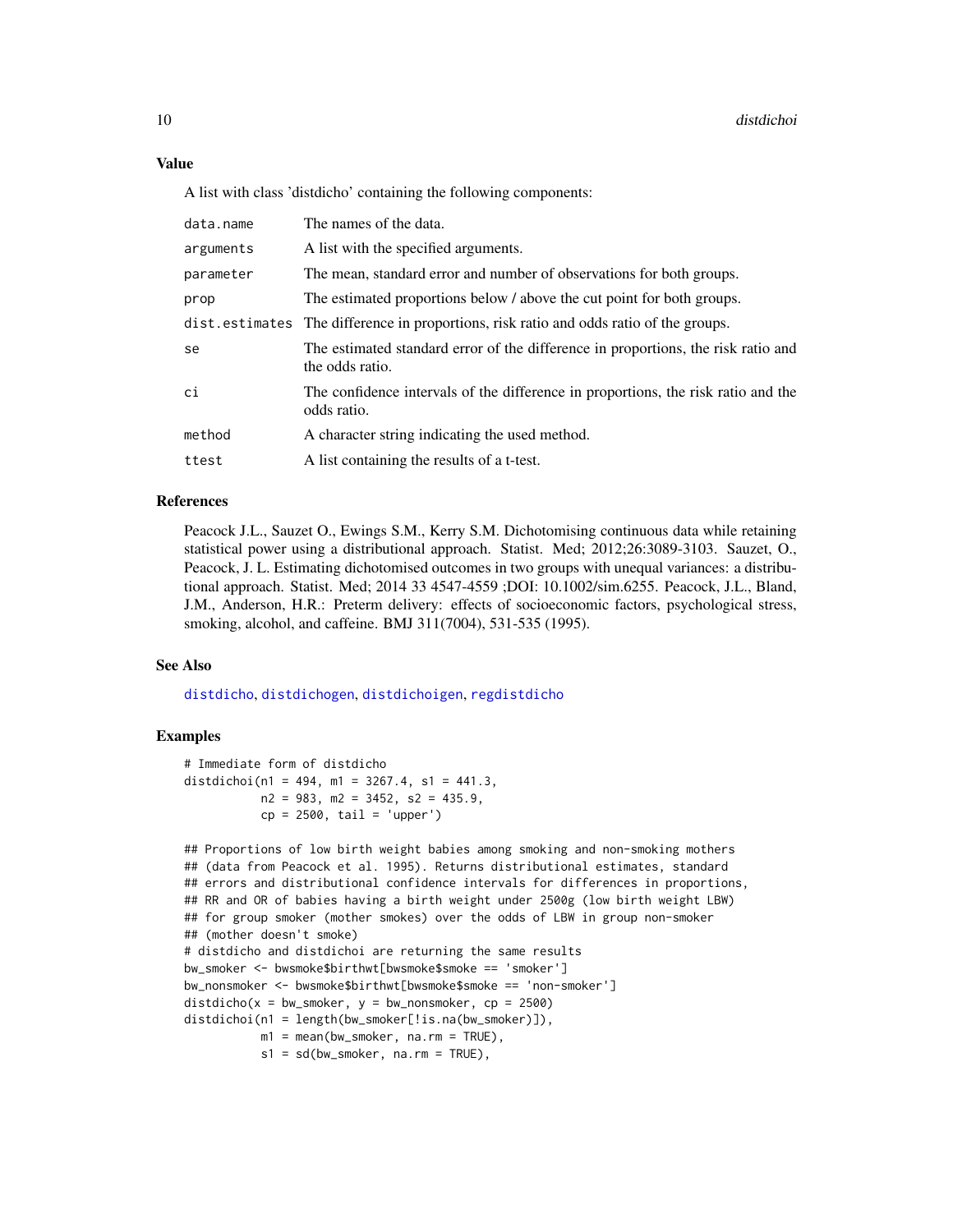#### <span id="page-10-0"></span>distdichoigen 11

```
n2 = length(bw_nonsmoker[!is.na(bw_smoker)]),
m2 = mean(bw_nonsmoker, na.rm = TRUE),
s2 = sd(bw_nnonsmoker, na.rm = TRUE),cp = 2500)
```
<span id="page-10-1"></span>distdichoigen *normal, skew-normal or gamma distributed data (immediate form)*

## Description

Immediate form of the distributional method for dichotomising normal, skew normal or gamma distributed data (based on Sauzet et al. 2015).

#### Usage

```
distdichoigen(n1, m1, s1, n2, m2, s2, alpha = 1, cp = 0, tail = c("lower","upper"), conf. level = 0.95, dist = c("normal", "sk-normal", "gamma")
```
#### Arguments

| n1             | A number specifying the number of observations in the exposed group.                                                                              |
|----------------|---------------------------------------------------------------------------------------------------------------------------------------------------|
| m1             | A number specifying the mean of the exposed group.                                                                                                |
| s1             | A number specifying the standard deviation of the exposed group.                                                                                  |
| n2             | A number specifying the number of observations in the unexposed (reference)<br>group.                                                             |
| m <sub>2</sub> | A number specifying the mean of the unexposed (reference) group.                                                                                  |
| s <sub>2</sub> | A number specifying the standard deviation of the unexposed (reference) group.                                                                    |
| alpha          | A numeric value specifying further parameter of the skew normal / gamma dis-<br>tribution.                                                        |
| cp             | A numeric value specifying the cut point under which the distributional propor-<br>tions are computed.                                            |
| tail           | A character string specifying the tail of the distribution in which the proportions<br>are computed, must be either 'lower' (default) or 'upper'. |
| conf.level     | Confidence level of the interval.                                                                                                                 |
| dist           | A character string specifying the distribution, must be either 'normal' (default),<br>'sk_normal or 'gamma'.                                      |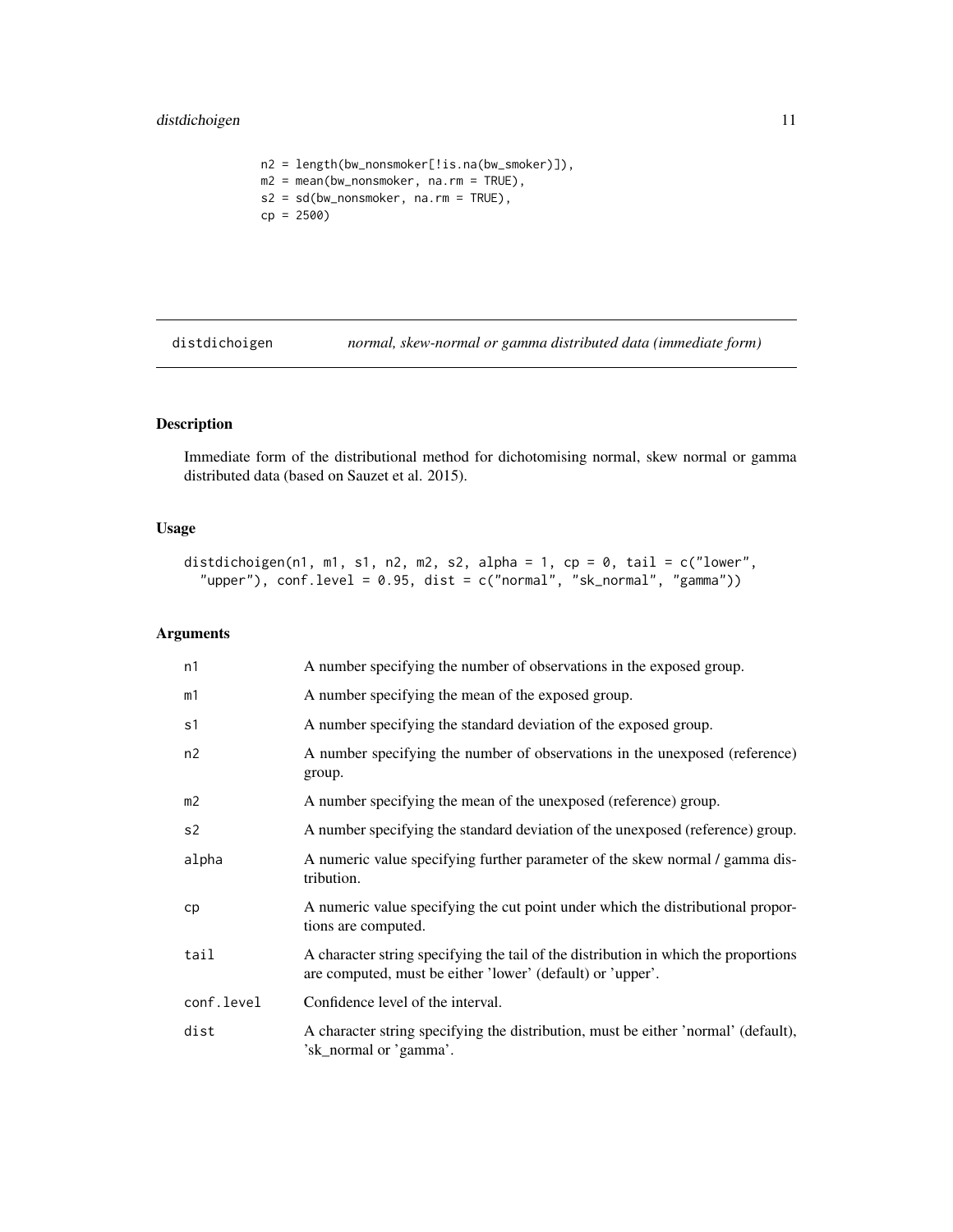#### Details

distdichoigen takes no data, but the number of observations as well as the mean and standard deviations of both groups. It first returns the results of a two-group unpaired t-test. Followed by the distributional estimates and their standard errors (see Sauzet et al. 2014 and Peacock et al. 2012) for a difference in proportions, risk ratio and odds ratio. It also provides the distributional confidence intervals for the statistics estimated. If a skew normal (dist  $=$  'sk\_normal') or gamma (dist = 'gamma') distribution is assumed, a third parameter alpha needs to be specified. For (dist = 'sk\_normal') alpha is described in [psn](#page-0-0). For dist = 'gamma' alpha is the shape as described in [pgamma](#page-0-0).

#### Value

A list with class 'distdicho' containing the following components:

| data.name | The names of the data.                                                                               |
|-----------|------------------------------------------------------------------------------------------------------|
| arguments | A list with the specified arguments.                                                                 |
| parameter | The mean, standard error and number of observations for both groups.                                 |
| prop      | The estimated proportions below / above the cut point for both groups.                               |
|           | dist.estimates The difference in proportions, risk ratio and odds ratio of the groups.               |
| se        | The estimated standard error of the difference in proportions, the risk ratio and<br>the odds ratio. |
| сi        | The confidence intervals of the difference in proportions, the risk ratio and the<br>odds ratio.     |
| method    | A character string indicating the used method.                                                       |
| ttest     | A list containing the results of a t-test.                                                           |

#### References

Peacock J.L., Sauzet O., Ewings S.M., Kerry S.M. Dichotomising continuous data while retaining statistical power using a distributional approach. Statist. Med; 2012; 26:3089-3103. Sauzet, O., Peacock, J. L. Estimating dichotomised outcomes in two groups with unequal variances: a distributional approach. Statist. Med; 2014 33 4547-4559 ;DOI: 10.1002/sim.6255. Sauzet, O., Ofuya, M., Peacock, J. L. Dichotomisation using a distributional approach when the outcome is skewed BMC Medical Research Methodology 2015, 15:40; doi:10.1186/s12874-015-0028-8. Peacock, J.L., Bland, J.M., Anderson, H.R.: Preterm delivery: effects of socioeconomic factors, psychological stress, smoking, alcohol, and caffeine. BMJ 311(7004), 531-535 (1995).

#### See Also

[distdicho](#page-3-1), [distdichoi](#page-8-1), [distdichogen](#page-5-1), [regdistdicho](#page-12-1)

#### Examples

```
# Immediate form of sk_distdicho
distdichoigen(n1 = 75, m1 = 3250, s1 = 450, n2 = 110, m2 = 2950, s2 = 475,
               cp = 2500, tail = 'lower', alpha = -2.3, dist = 'sk_normal')
```
<span id="page-11-0"></span>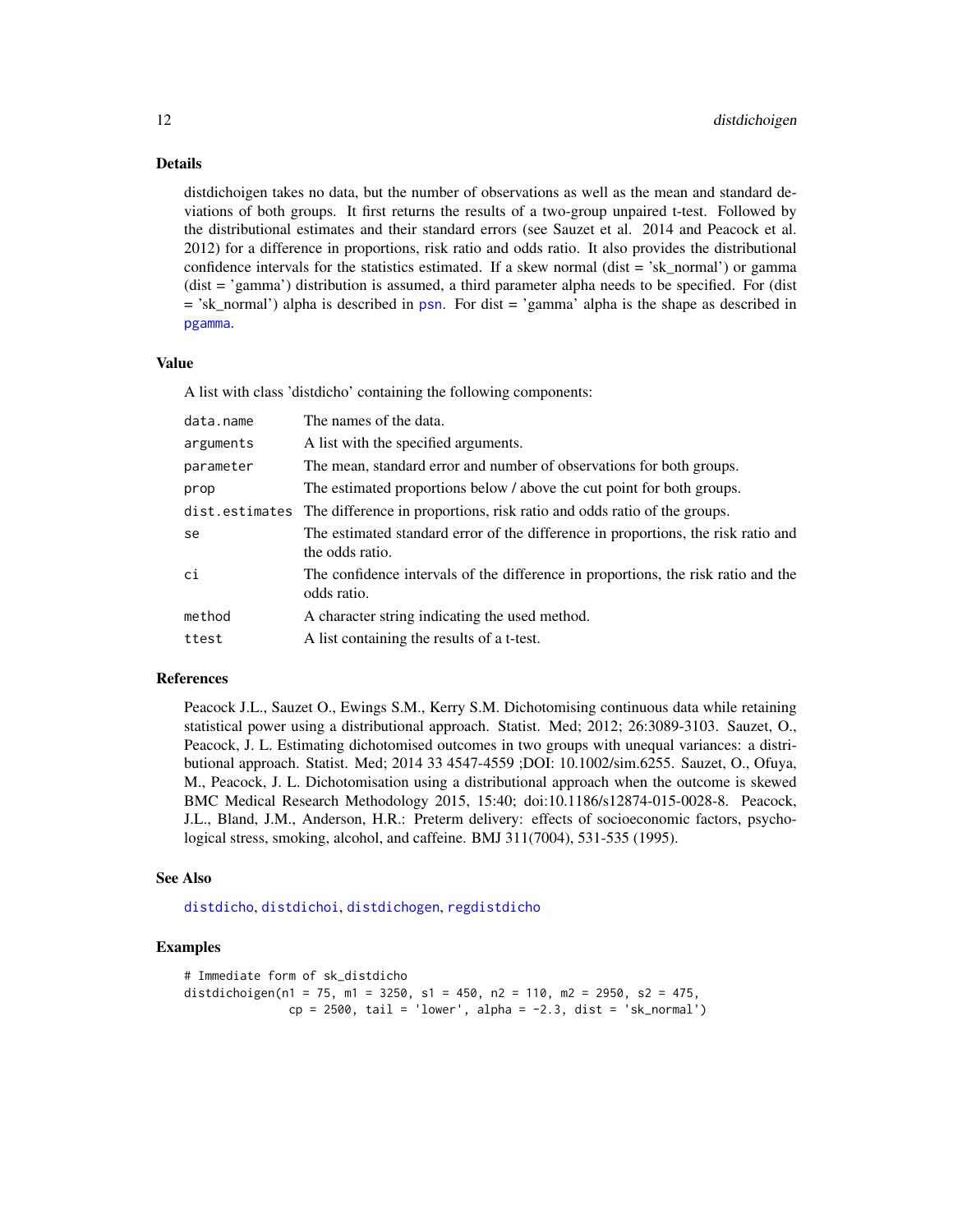<span id="page-12-1"></span><span id="page-12-0"></span>regdistdicho *normal, skew-normal or gamma distributed data (via linear regression)*

#### Description

Provides adjusted distributional estimates for the comparison of proportions for a dichotomised dependent continuous variable derived from a linear regression of the continuous outcome on the grouping variable and other covariates as described in Sauzet et al. 2015.

#### Usage

```
regdistdicho(mod, group_var, cp = 0, tail = c("lower", "upper"),conf.level = 0.95, dist = c("normal", "sk_normal", "gamma"), alpha = 1)
```
#### Arguments

| mod        | A linear model of the form $Im(lhs \sim rhs)$ where lhs is a numeric variable giving<br>the data values and rhs is the grouping variable and other covariates. |
|------------|----------------------------------------------------------------------------------------------------------------------------------------------------------------|
| group_var  | A character string specifying the name of the grouping variable.                                                                                               |
| cp         | A numeric value specifying the cut point under which the distributional propor-<br>tions are computed.                                                         |
| tail       | A character string specifying the tail of the distribution in which the proportions<br>are computed, must be either 'lower' (default) or 'upper'.              |
| conf.level | Confidence level of the interval.                                                                                                                              |
| dist       | A character string specifying the distribution of the error variable in the linear<br>regression, must be either 'normal' (default), 'sk_normal or 'gamma'.    |
| alpha      | A numeric value specifying further parameter of the skew normal / gamma dis-<br>tribution.                                                                     |

#### Details

regdistdicho returns the distributional estimates and their standard errors (see Sauzet et al. 2014 and Peacock et al. 2012) for a difference in proportions, risk ratio and odds ratio. It also provides the distributional confidence intervals for the statistics estimated. The estimation is based on the marginal means of a linear regression of the outcome on the grouping variable and other covariates.

#### Value

A list with class 'distdicho' containing the following components:

| data.name | The names of the data.                                                        |
|-----------|-------------------------------------------------------------------------------|
| arguments | A list with the specified arguments.                                          |
| parameter | The marginal mean, standard error and number of observations for both groups. |
| prop      | The estimated proportions below / above the cut point for both groups.        |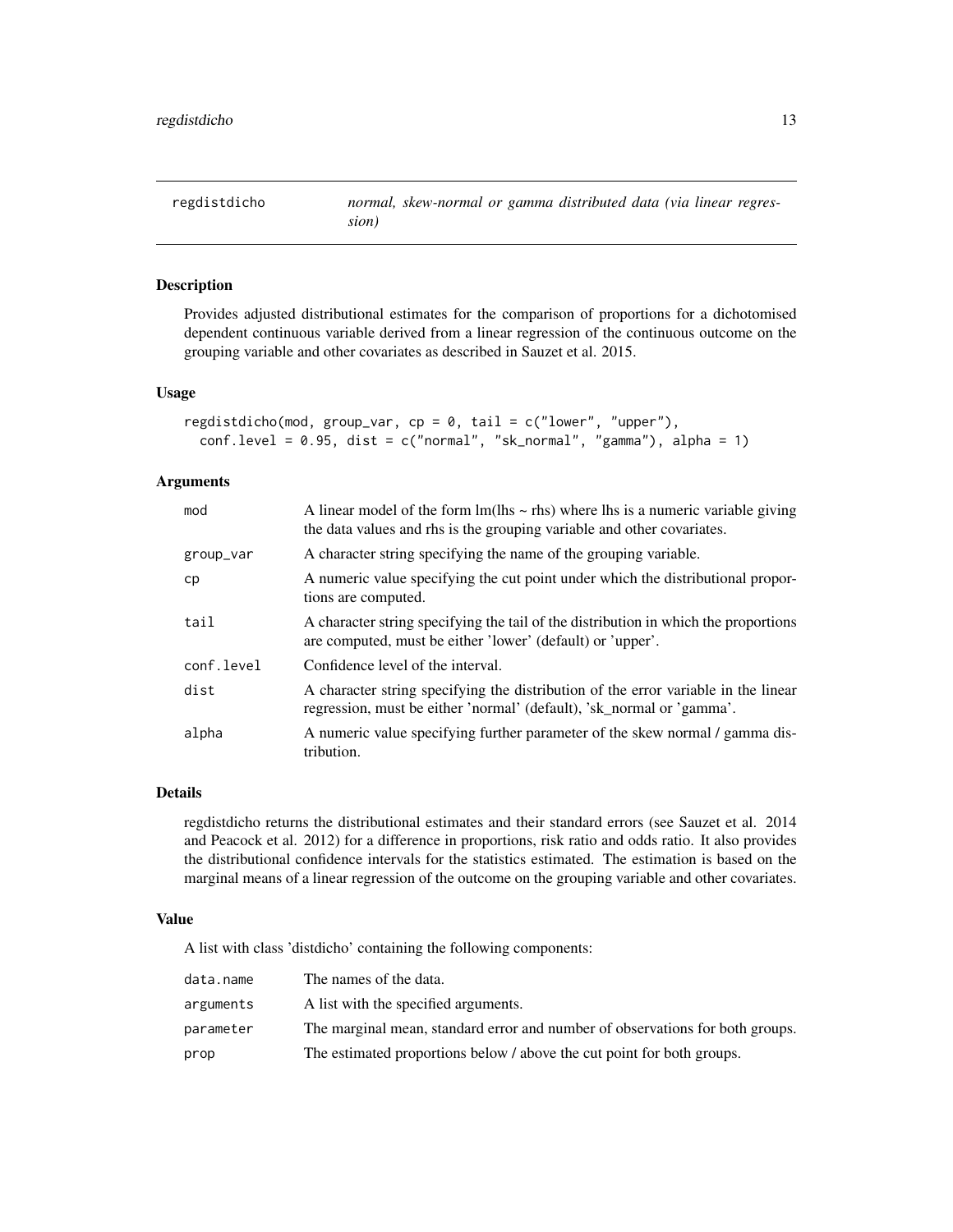<span id="page-13-0"></span>

|        | dist.estimates The difference in proportions, risk ratio and odds ratio of the groups.               |
|--------|------------------------------------------------------------------------------------------------------|
| se     | The estimated standard error of the difference in proportions, the risk ratio and<br>the odds ratio. |
| сi     | The confidence intervals of the difference in proportions, the risk ratio and the<br>odds ratio.     |
| method | A character string indicating the used method.                                                       |

#### References

Peacock J.L., Sauzet O., Ewings S.M., Kerry S.M. Dichotomising continuous data while retaining statistical power using a distributional approach. 2012 Statist. Med; 26:3089-3103. Sauzet, O., Peacock, J. L. Estimating dichotomised outcomes in two groups with unequal variances: a distributional approach. 2014 Statist. Med; 33 4547-4559 ;DOI: 10.1002/sim.6255. Sauzet, O., Brekenkamp, J., Brenne, S. , Borde, T., David, M., Razum, O., Peacock, J.L. 2015. A distributional approach to obtain adjusted differences in population at risk with a comparison with other regressions methods using perinatal data. In preparation. Peacock, J.L., Bland, J.M., Anderson, H.R.: Preterm delivery: effects of socioeconomic factors, psychological stress, smoking, alcohol, and caffeine. BMJ 311(7004), 531-535 (1995).

#### See Also

[distdicho](#page-3-1), [distdichoi](#page-8-1), [distdichogen](#page-5-1), [distdichoigen](#page-10-1)

#### Examples

## Proportions of low birth weight babies among smoking and non-smoking mothers ## (data from Peacock et al. 1995)  $mod\_smoke < - lm(birthwt ~ msmoke + gest, data = bwsmoke)$ regdistdicho(mod = mod\_smoke, group\_var = 'smoke', cp = 2500, tail = 'lower')